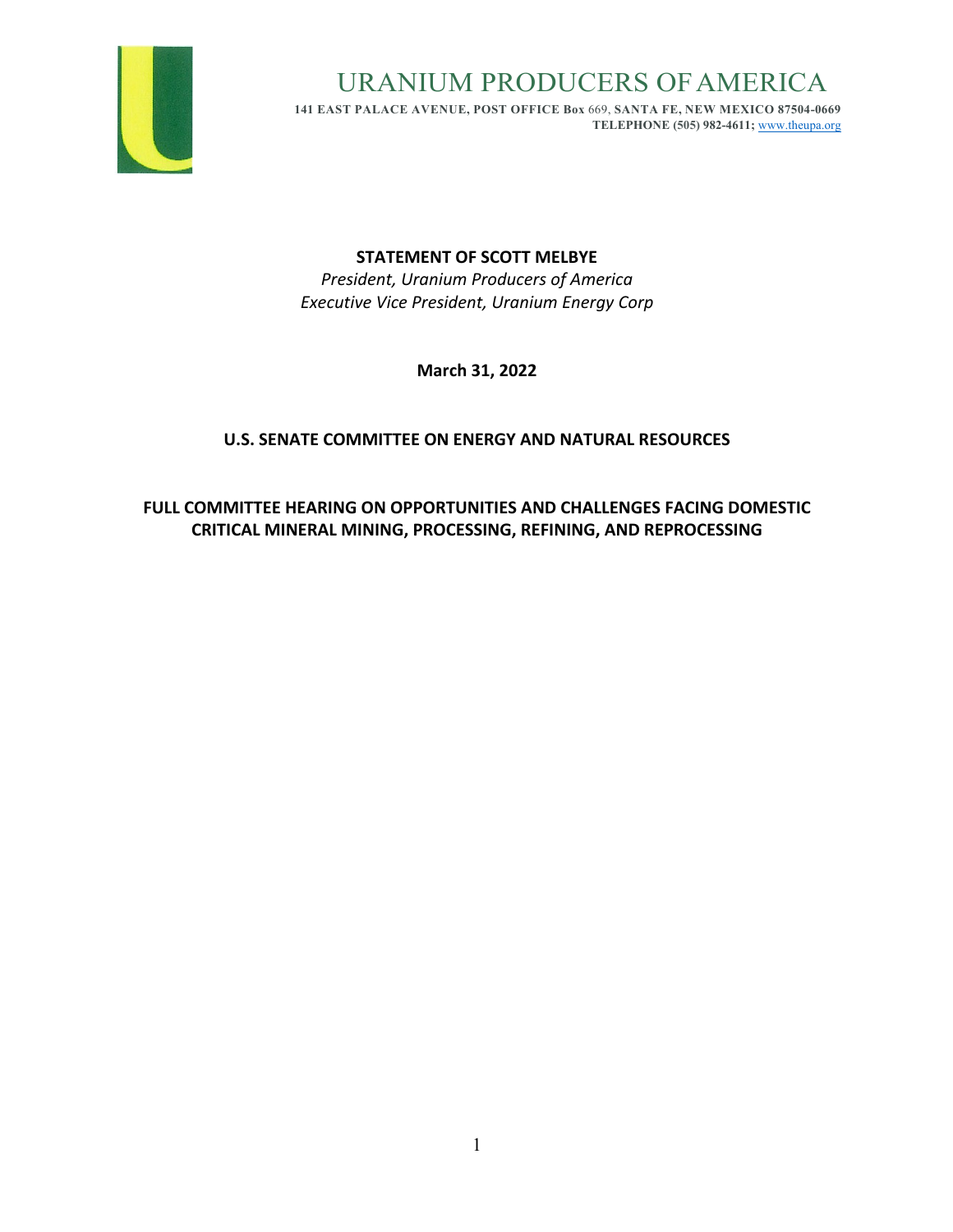#### **I. INTRODUCTION**

My name is Scott Melbye and I am the Executive Vice President of Uranium Energy Corp (UEC) with operations in the states of Wyoming and Texas. As a second-generation American uranium miner, I am proud to serve as the President of the Uranium Producers of America (UPA), the trade association representing the domestic uranium mining and conversion industry. It is an honor to testify once again before the Senate Energy and Natural Resources Committee, today on an urgent subject with grave implications for our national and energy security – the U.S.'s current reliance on our strategic competitors for critical minerals like uranium.

I have been fortunate to have been involved in the nuclear industry for the past 37 years in every facet of the international fuel cycle from the production and global marketing of uranium to its use as clean-energy fuel in the three-unit Palo Verde Nuclear Station near Phoenix, Arizona.

Together, UPA's members have a deep and unparalleled understanding of the nuclear industry – it's complexities, its challenges, and its many opportunities to help the United States achieve an energy independent, climate resilient future. UPA members conduct uranium exploration, development and mining operations in Arizona, Colorado, Nebraska, New Mexico, Texas, Utah, and Wyoming. Our membership also includes the lone remaining conversion facility in the United States in Illinois and the last operating conventional uranium mill in the United States in Utah, which has recently innovated and invested to create a new domestic rare earth element supply chain. Our member enrichment company is based in North Carolina and Kentucky. We are committed to helping the United States further its energy and critical mineral goals, and to being responsible environmental stewards of the communities in which we live, work, and raise our families.

Nuclear power is an indispensable part of the American economy. The 93 commercial nuclear reactors currently in operation in the U.S. power 1 in 5 American homes and provide over 50 percent of our carbon-free power. The U.S. simply cannot meet President Biden's emissions reduction and electrification goals without nuclear power. As we integrate more and more variable sources of energy like wind and solar onto the grid, nuclear power represents crucial carbon-free baseload capacity that ensures that the lights always come on. The continued reliable operation of the U.S. nuclear fleet requires a secure supply of uranium and nuclear fuel.

Unfortunately, Russia and its allies have in recent years employed predatory market practices to cultivate America's dangerous reliance on the Kremlin and its allies for uranium and nuclear fuel. Almost none of the fuel needed to power America's nuclear fleet today comesfrom domestic producers, while U.S. nuclear utilities purchase nearly half of the of the uranium they consume from state-owned entities (SEO) in Russia, Kazakhstan, and Uzbekistan. We estimate that there is more than \$1 billion in annual U.S. dollar purchases of nuclear fuel flowing to ROSATOM – the Russian State Atomic Energy Corporation – which is an extension of the Kremlin and the Russian Military. The situation is an urgent threat to our national security, something that Geraldine Richmond, the Department of Energy's (DOE) Undersecretary for Science and Innovation, emphasized in her testimony before this very committee earlier this month. The good news is that we still have the ability to reassert control over our nuclear energy future. Today I would like to offer a roadmap for ending U.S. reliance on Russia for nuclear fuel.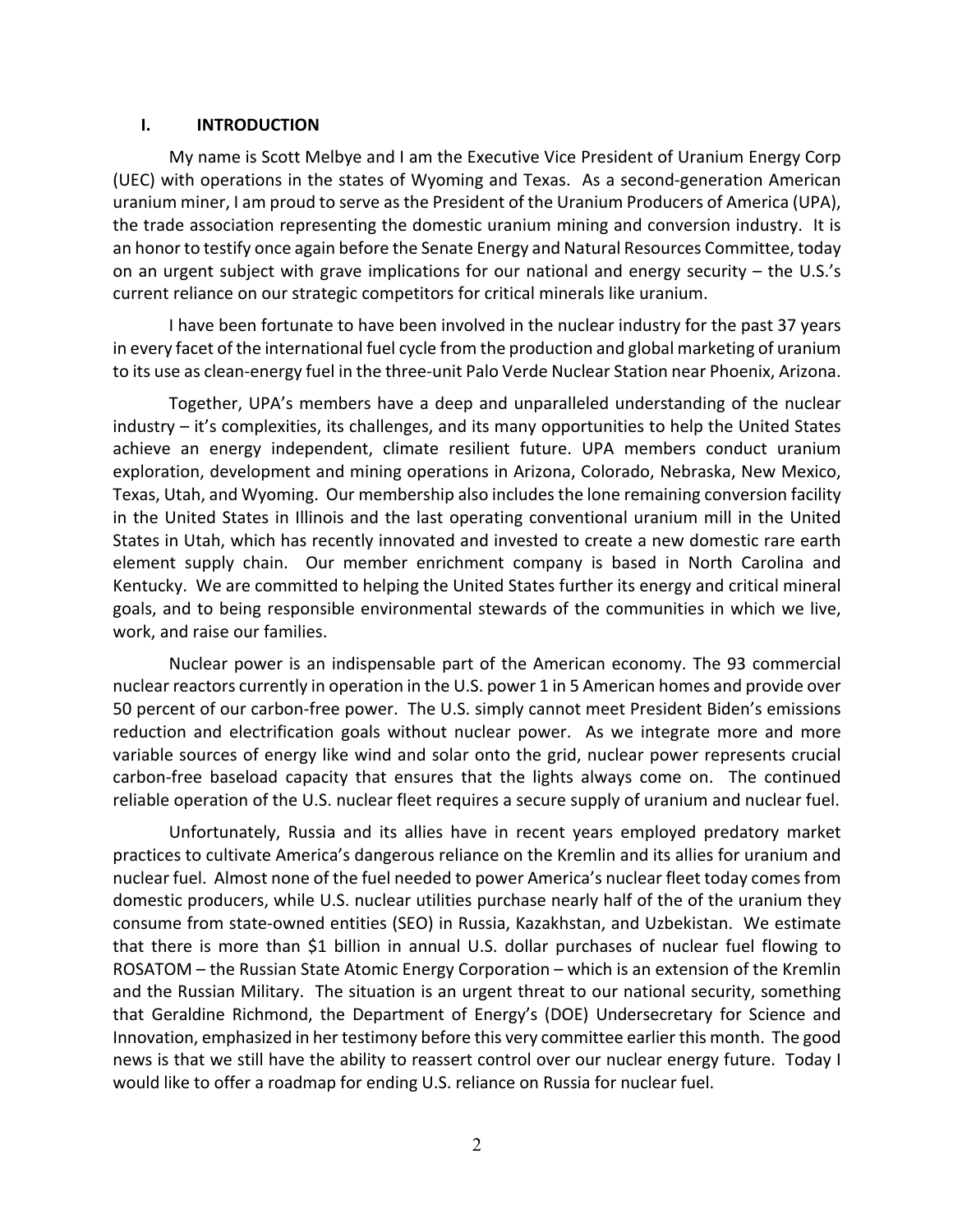# **II. IMPOSE A BAN ON RUSSIAN URANIUM IMPORTS**

U.S. dollar uranium purchases are fueling Vladimir Putin's war machine, which threatens a generation of relative peace in Europe and is decimating the nation of Ukraine and its people through barbaric and horrifying acts of unprovoked violence. It is simply unconscionable that the U.S. continue to allow the Putin regime to benefit from our dependence on Russian uranium and nuclear fuel. Since the start of the war in Ukraine, this Congress has shown bipartisan support for economically isolating Vladimir Putin and Russia. To this end, Congress pushed the Administration to ban the import of Russian oil, natural gas, and coal with bipartisan legislative efforts in both chambers.

The UPA strongly supports legislation to impose a similar ban on Russian uranium imports. This legislation has been introduced in the Senate (S.3856) by Senators John Barrasso (R-WY), Cynthia Lummis (R-WY), Kevin Cramer (R-ND), and Roger Marshall (R-KS). The same legislation has been introduced in the House of Representatives(H.R. 7222) by Representatives Pete Stauber (R-MN), Vicente Gonzalez (D-TX), and Henry Cuellar (D-TX). The U.S. has ample uranium resources and the capacity to produce them at the highest environmental, safety, and health standards in the world. Together with free world uranium suppliers in Canada, Australia, and Europe, UPA's member companies stand ready to work with U.S. utilities, Congress, and the Administration to ensure every existing and planned domestic reactor will be able to maintain operations. Collectively, the U.S. nuclear fleet has significant inventory that can be drawn upon while Western producers of uranium in the mining, conversion, and enrichment sectors ramp up production and expand their capacity in response to increased demand.

Russia's war against Ukraine has already cast a shroud of uncertainty over nuclear markets. U.S. utilities losing access to artificially low-priced Russian uranium may cause some short-term financial pain. UPA strongly supports the \$6 billion Civilian Nuclear Credit Program that was fully funded in the bipartisan infrastructure law to provide financial relief to economically distressed nuclear reactors. We call on DOE to accelerate its implementation of this program in light of the Russian invasion. Russia's aggression is a wake-up call that the reliance on Russia for nuclear fuel comes with its own steep costs. The sooner we decouple our nuclear industry from Russia, the sooner Western nuclear markets can get to work to fill the gap. A robust domestic supply chain for nuclear fuel has never been more important for our nuclear fleet, which we hope to not just sustain but also significantly expand into the future.

### **III. IMMEDIATELY ESTABLISH AND EXPAND THE STRATEGIC URANIUM RESERVE**

I have testified in front of this committee on this issue before, and the urgency to establish the Strategic Uranium Reserve (the "Reserve") has only increased with Russia's aggression. The Reserve is the result of multiple federal investigations and studies, including the Department of Commerce's (DOC) Section 232 investigation of uranium imports, which in July 2019 determined that the U.S.'s reliance on uranium imports threatens national security.<sup>1</sup> As a result of the DOC's Section 232 determination, the DOE participated with numerous other

<sup>1</sup> *The Effect of Imports of Uranium on The National Security: An Investigation Conducted Under Section 232 of the Trade Expansion Act of 1962, As Amended* (Department of Commerce, April 14, 2019) (released July 30, 2021).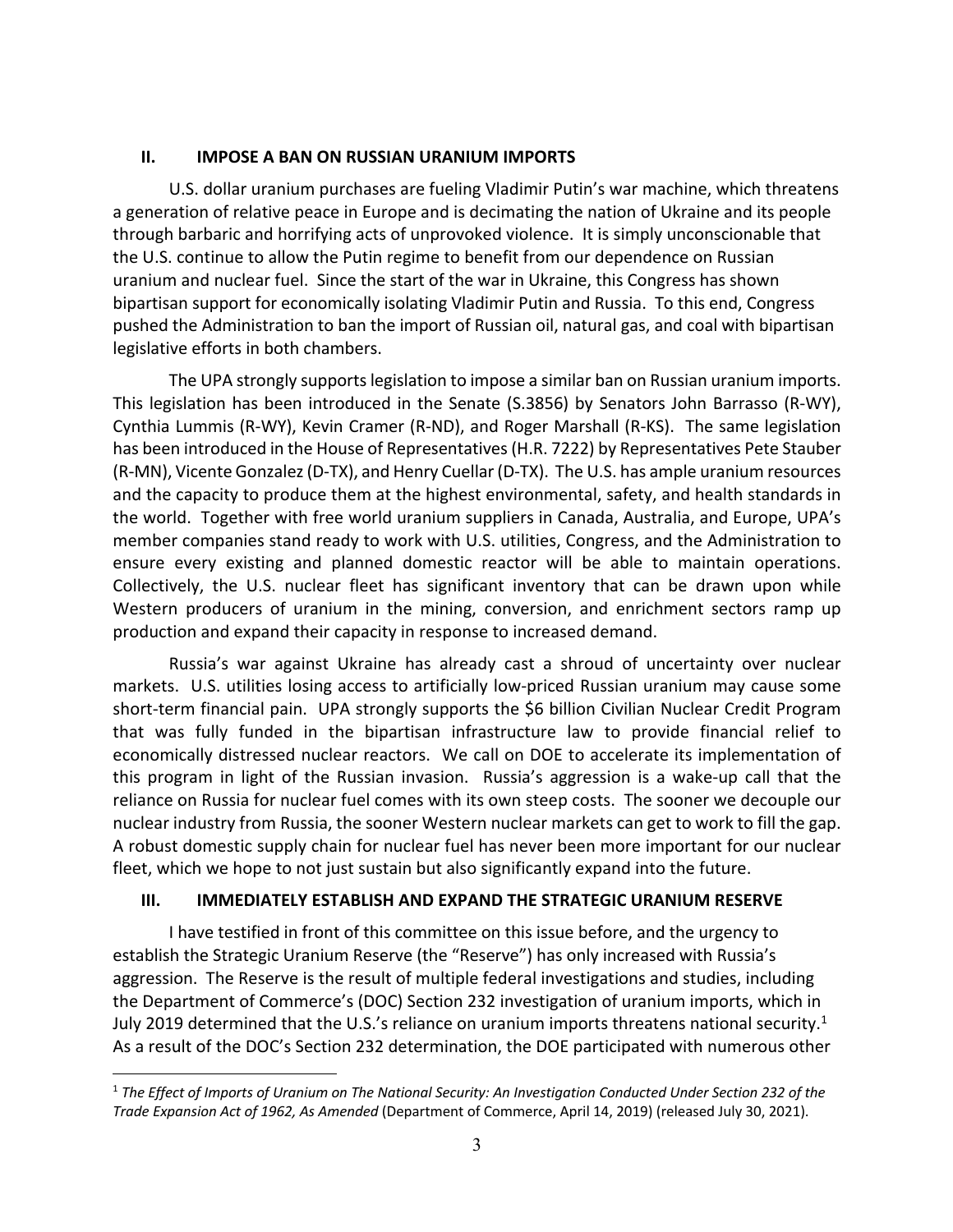cabinet agencies in the federal interagency Nuclear Fuel Working Group (NFWG), which reported in April 2020 that the domestic mining and conversion industries are at the most immediate risk due to our over-reliance on imported uranium.<sup>2</sup> This is why the NFWG recommended creating the Reserve, under which DOE will make direct purchases of domestically mined and converted uranium. This will shore up our domestic nuclear fuel supply chain against foreign state actors like Russia that have a track record of weaponizing their energy resources.

Currently, there is almost no uranium being mined in the United States. The sole U.S. converter, ConverDyn, has been on standby for several years. ConverDyn announced it will restart its operations in 2023 due in part to the promise of the commencement of the Reserve. Domestic mining operators are also ready to ramp up subject to prices reflecting the cost of production. The licenses, permits, facilities, and storage capacity needed to start this program are in place and ready to be activated.

Congress funded the Reserve at \$75 million for Fiscal Year (FY) 2021, yet fifteen months later the DOE has not yet stood up the program. DOE must stop delaying and move forward on this program immediately. In the meantime, Congress must continue its support of the Reserve and provide the funding it needs to do be effective. The DOE's initial request for the uranium reserve was \$150 million annually and the NFWG recommended the program span ten years. To be clear, this recommendation was to maintain a minimal industrial base and the NFWG recognized the potential need to expand the Reserve if warranted.

We urge Congress to at minimum provide the full funding initially requested by DOE. DOE should also increase its budget request for this program for FY 2023 and beyond considering Russia's military aggression and the Western economic decoupling with Russia. Long-term contracts aided by budget certainty is the most effective tool at DOE's disposal to stimulate the production needed to eliminate our reliance on Russia.

### **IV. DEVELOP ALTERNATIVES TO RUSSIAN SOURCES OF HALEU**

The next generation of advanced nuclear power will run on High-Assay Low-Enriched Uranium (HALEU). In November of last year, DOE announced a historic \$2 billion commitment to a new HALEU-powered reactor in Wyoming planned to come online in 2028. More projects will follow and advanced nuclear is going to be key to achieving clean energy goals. The bad news is the only current source of commercial HALEU is Russia. Without swift action to develop alternatives, the next generation of advanced nuclear power, backed by significant taxpayer support, may be entirely dependent on Russian-supplied fuel. Given Russia's aggression in Ukraine, this situation has never been more clearly unacceptable. The DOE must move with greater urgency to establish domestic HALEU production capabilities, including issuing a request for proposals, that along with revitalized domestic uranium mining and conversion capabilities will form a more stable HALEU supply chain. Congress can also support the development of a domestic source of HALEU through appropriating more funds to incentivize U.S. production and the development of next generation enrichment technologies.

<sup>2</sup> *Restoring America's Competitive Nuclear Energy Advantage: A Strategy to Assure U.S. National Security* (Department of Energy, April 23, 2020).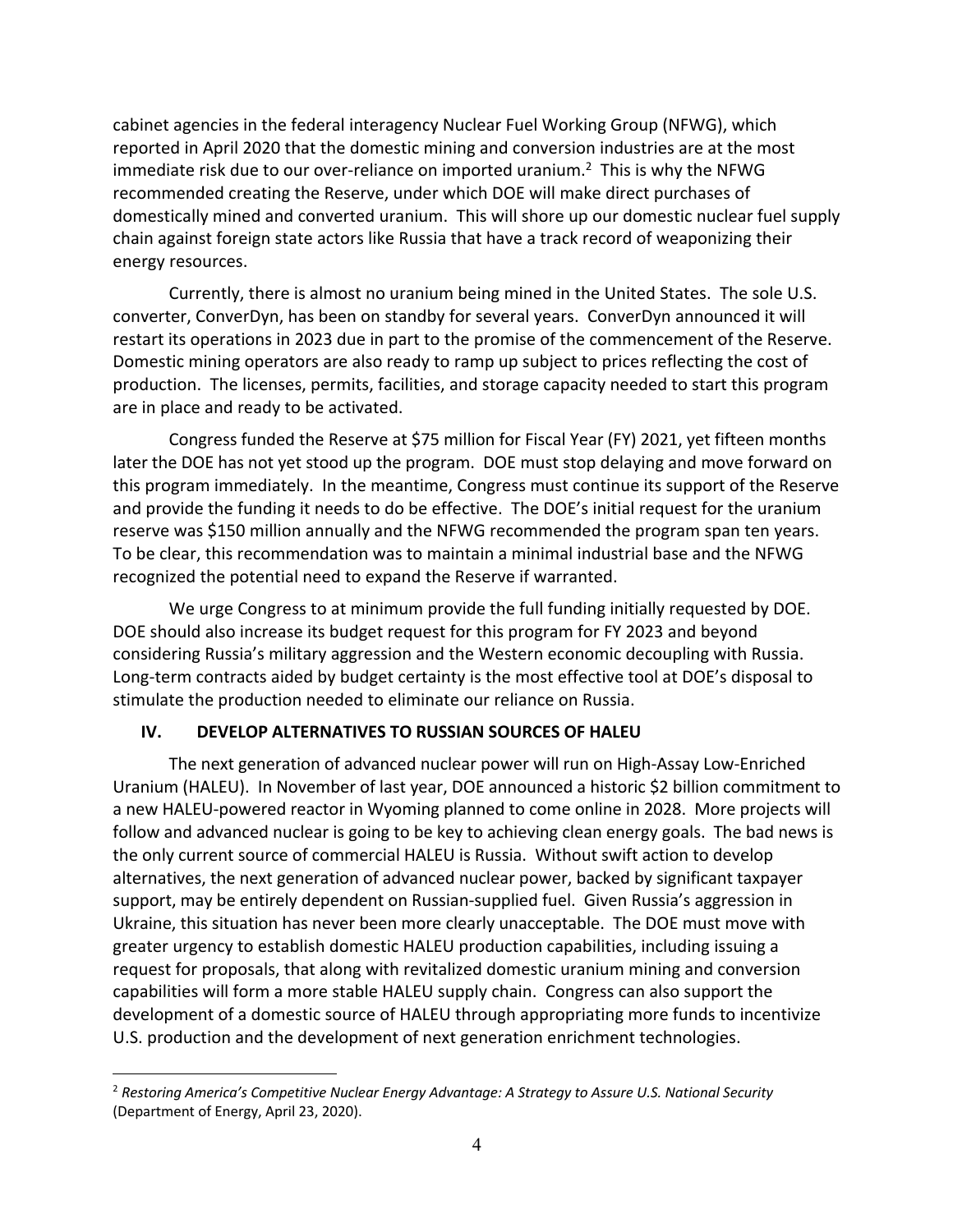In the meantime, Congress and DOE should leverage NNSA's inventories of highly enriched uranium (HEU) alongside existing domestic mining and conversion capacity to meet initial commercial HALEU requirements. Through the down-blending of existing HEU inventories, DOE could quickly create a domestic source of HALEU for advanced reactors as an alternative to HALEU provided by Russian SOEs until domestic HALEU capabilities can be established. The NNSA's inventories to meet defense requirements are finite and down-blending for HALEU would require the replenishment of material sooner than currently planned. But the domestic uranium mining and conversion industries have ample capacity that could, in partnership with DOE and NNSA, be used to produce the unobligated, U.S.-origin  $U_3O_8$  and UF<sub>6</sub> equivalent to replenish the down-blended material.

### **V. URANIUM AS A CRITICAL MINERAL**

Uranium is essential to maintaining U.S. critical infrastructure sectors, including the nation's 93 reactors for nuclear power generation and national defense requirements. As noted by DOC in its Section 232 report, domestic uranium is required by law to satisfy the Department of Defense (DOD) requirements for maintaining effective military capabilities. A vibrant domestic nuclear fuel supply chain is required to support future U.S. national security missions that can only use unobligated U.S.-origin supply. The distinct stages of the U.S. nuclear fuel cycle extract uranium from the ground and ultimately transform it into fuel suitable for civilian nuclear power. The same stages of the U.S. nuclear fuel cycle are needed to fulfill national defense requirements for uranium to support the nuclear Navy and tritium production. The DOC Section 232 Report also specifically noted "the supply of U.S.-mined uranium will be critical as a feedstock for producing LEU and HEU in an enrichment facility that is planned to serve national defense needs."3

Uranium's importance for DOD has only grown in a rapidly changing threat environment where Russia is openly belligerent towards the U.S. and the West. With Russia actively engaged in a destructive and deadly land war in Europe and DOD's ongoing strategic concerns in the Pacific, defense capabilities must be at peak readiness. Russia's aggression is even more concerning given its dominance as a global uranium supplier, especially to the U.S. nuclear fleet, which is the largest nuclear fuel consumer in the world.

Uranium could not be more critical, which makes the U.S. Geological Survey's (USGS) recent decision to remove the uranium from the federal critical minerals list both puzzling and dangerous. The USGS removed uranium because the Energy Act of 2020 excludes "fuel minerals" from the definition of "critical mineral." The term "fuel mineral" is not further defined in the Energy Act, and the USGS conducted no analysis of the critical non-fuel uses of uranium that led the USGS to place uranium on the list in 2018. USGS's 2018 list of critical minerals was developed pursuant to Executive Order 13817 (82 FR 60835, December 26, 2017), Section 2 of which similarly defined "critical mineral" as "a non-fuel mineral or mineral material essential to the economic and national security of the United States." On June 25, 2019, Dr. Steven Fortier, Director of the USGS National Minerals Information Center, testified before the House Natural Resources Subcommittee on Energy and Minerals Resources regarding uranium's non-fuel uses

<sup>&</sup>lt;sup>3</sup> See DOC Section 232 Investigation Report, page 86.